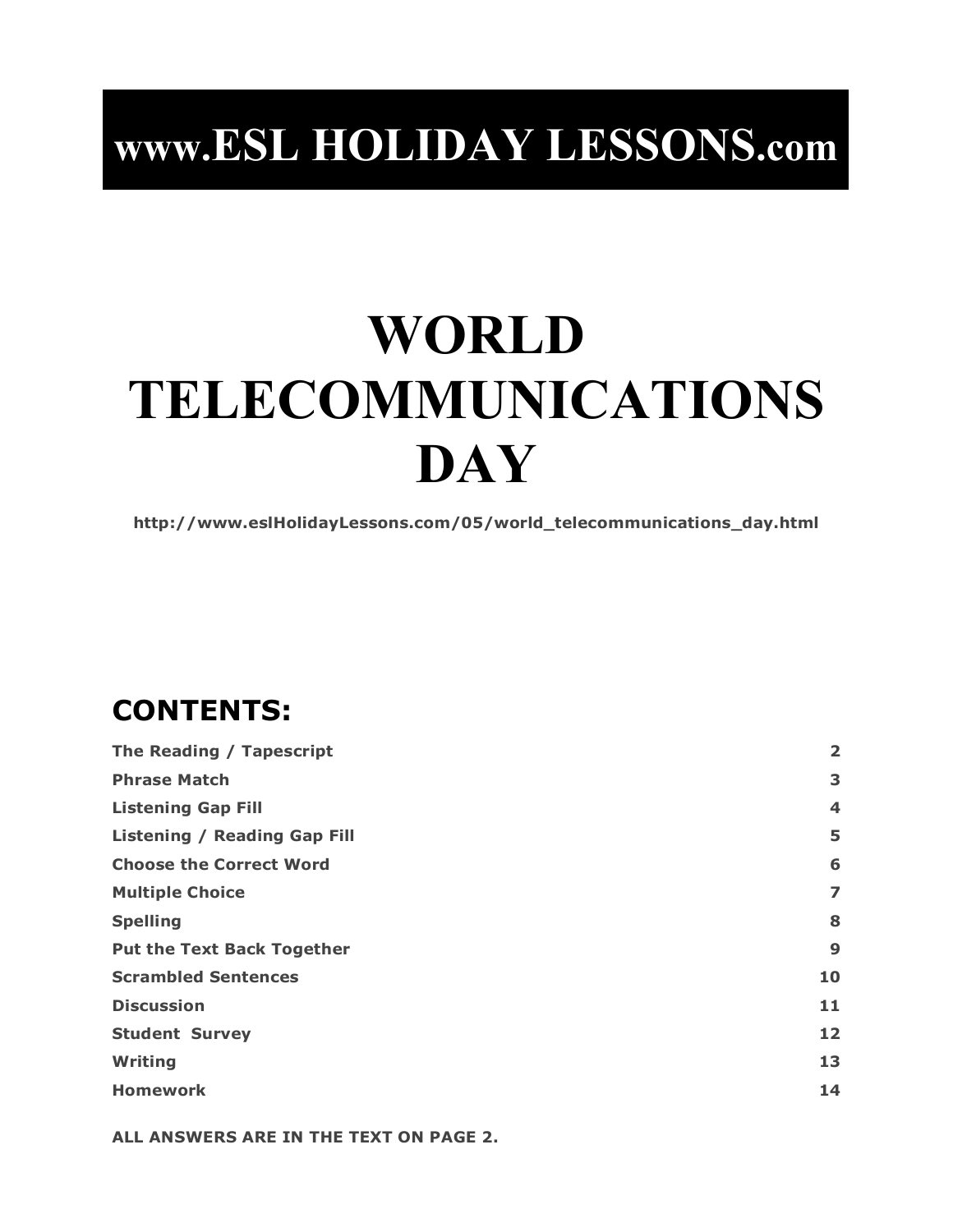## **THE READING / TAPESCRIPT**

World Telecommunication Day (WTD) celebrates the advances we have made in how we communicate with each other. It is on May 17 each year because that is the day in 1865 when the International Telegraph Union (ITU) started. The ITU manages how the world shares and uses communications. It has successfully coordinated many important developments in our history. These include the invention of the telephone by Alexander Graham Bell in 1876, the world's first satellite in 1957, and the Internet. The ITU has worked to improve telecommunications in the developing world, and to protect individuals and societies from cyber-crime. WTD raises our awareness of the importance of telecommunications in today's global village.

The ITU changed its name to the International Telecommunication Union when technology moved on from telegraphs. Its website says it is "the leading United Nations agency for information and communication technology issues, and the global focal point for governments and the private sector in developing networks and services." It has 191 member countries and it is "committed to connecting the world". Today the ITU manages many aspects of our lives. It helps make the rules for broadband Internet and the latestgeneration wireless technologies; it helps airplanes and ships navigate the skies and seas; and it oversees the way scientists try to communicate with outer space and possible aliens.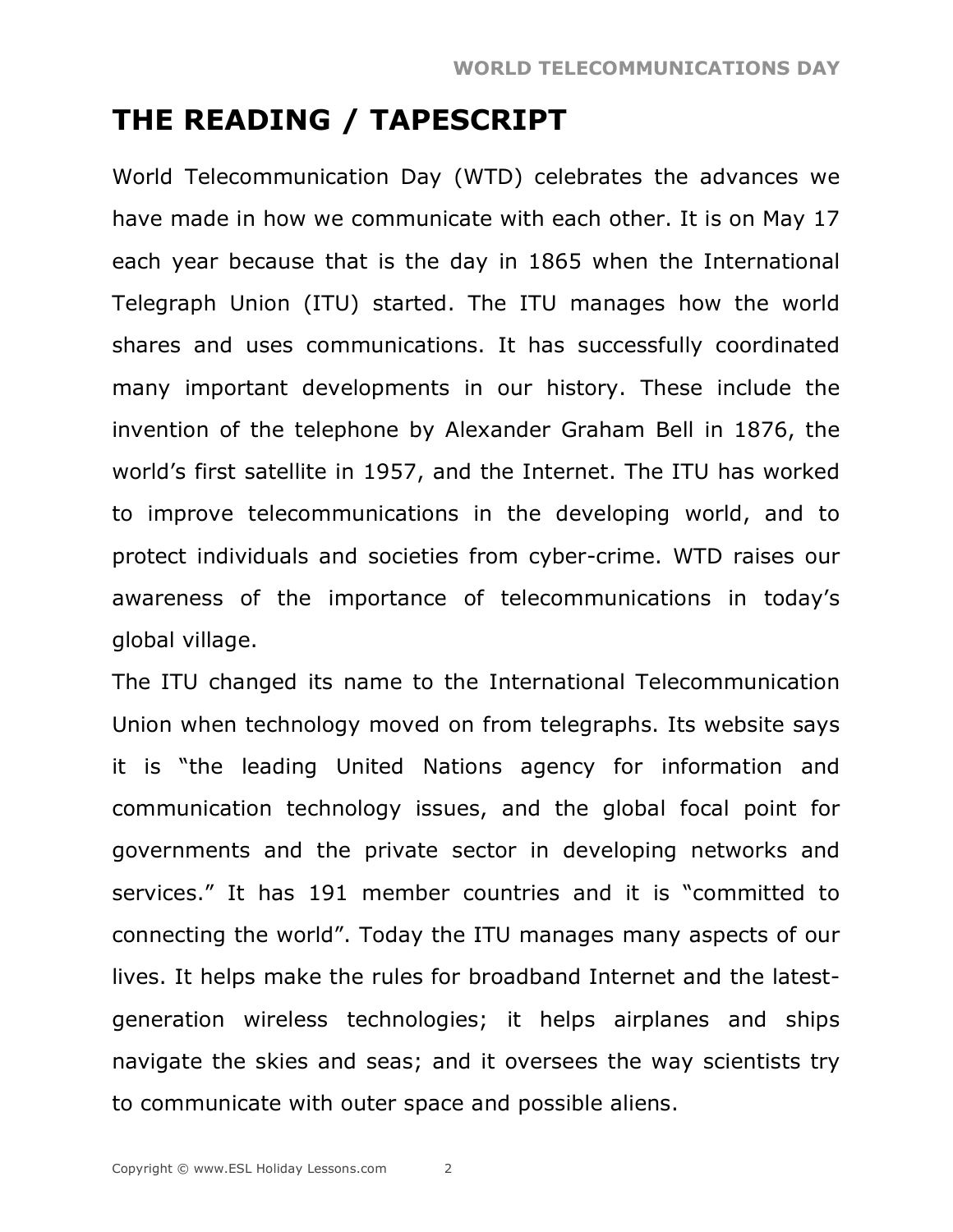## **PHRASE MATCH**

#### **Match the following phrases from the article.**

#### **Paragraph 1**

| 1.             | WTD celebrates the advances          | a. | important developments |
|----------------|--------------------------------------|----|------------------------|
| $\overline{2}$ | how the world shares and             | b. | global village         |
| 3.             | It has successfully coordinated many | C. | the developing world   |
| 4.             | the invention of                     | d. | we have made           |
| 5.             | improve telecommunications in        | e. | uses communications    |
| 6.             | telecommunications in today's        | f. | the telephone          |

#### **Paragraph 2**

- 1. technology moved on *a.* issues
- 
- 3. governments and the *c.* connecting the world
- 4. it is "committed to *d.* from telegraphs
- 5. the latest-generation *e.* space
- 6. communicate with outer *f.* private sector
- 
- 2 technology *b.* wireless technologies
	-
	-
	- -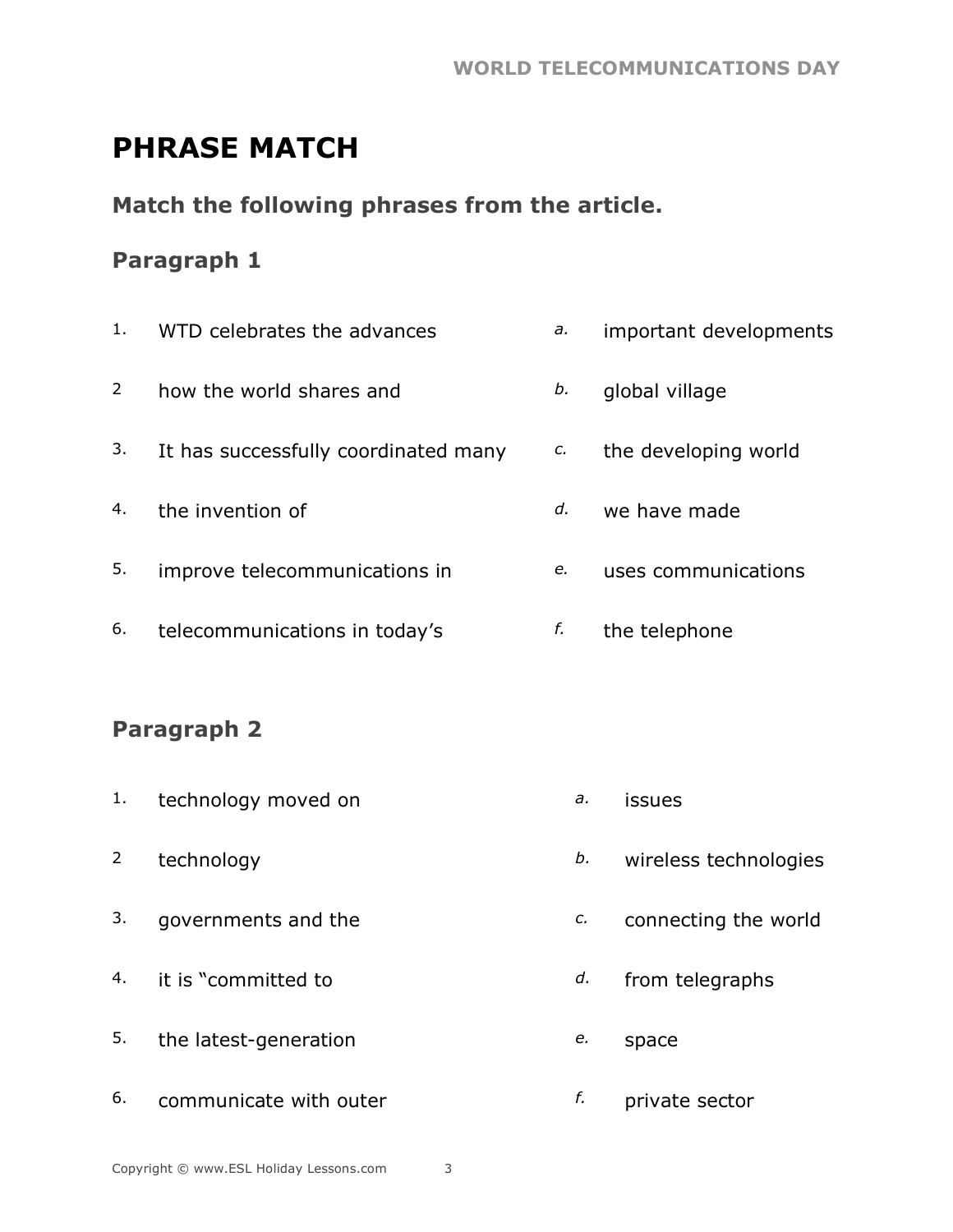### **LISTENING GAP FILL**

World Telecommunication Day (WTD) \_\_\_\_\_\_\_\_\_\_\_\_\_\_\_\_\_\_\_\_\_\_\_ we have made in how we communicate with each other. It is on May 17 each year and the United States of the International vear and the International Telegraph Union (ITU) started. The ITU manages **EXECUTE:** The successfully and uses communications. It has successfully coordinated many important developments in our history. These include the invention of the telephone by Alexander Graham Bell in 1876, the \_\_\_\_\_\_\_\_\_\_\_\_\_\_\_\_\_\_\_ in 1957, and the Internet. The ITU has worked to improve telecommunications in the developing world, and \_\_\_\_\_\_\_\_\_\_\_\_\_\_\_\_\_\_\_\_\_\_\_\_\_\_ and societies from cyber-crime. WTD raises our awareness of the importance of telecommunications in

The ITU **The ITU The International Telecommunication** Union when technology moved on from telegraphs. Its website says it is "the leading United Nations and the leading United Nations and communication technology issues, and the global focal point for governments and the private sector \_\_\_\_\_\_\_\_\_\_\_\_\_\_\_\_\_\_\_ and services." It has 191 member countries and it is "committed to Today the ITU manages many aspects of our lives. It helps make the rules for broadband Internet and the latest- **EXECUTE:** THE MODE of the technologies; it helps airplanes and ships navigate the skies and seas; and it oversees the way scientists try to communicate \_\_\_\_\_\_\_\_\_\_\_\_\_\_\_\_\_\_\_ and possible aliens.

 $\frac{1}{2}$  ,  $\frac{1}{2}$  ,  $\frac{1}{2}$  ,  $\frac{1}{2}$  ,  $\frac{1}{2}$  ,  $\frac{1}{2}$  ,  $\frac{1}{2}$  ,  $\frac{1}{2}$  ,  $\frac{1}{2}$  ,  $\frac{1}{2}$  ,  $\frac{1}{2}$  ,  $\frac{1}{2}$  ,  $\frac{1}{2}$  ,  $\frac{1}{2}$  ,  $\frac{1}{2}$  ,  $\frac{1}{2}$  ,  $\frac{1}{2}$  ,  $\frac{1}{2}$  ,  $\frac{1$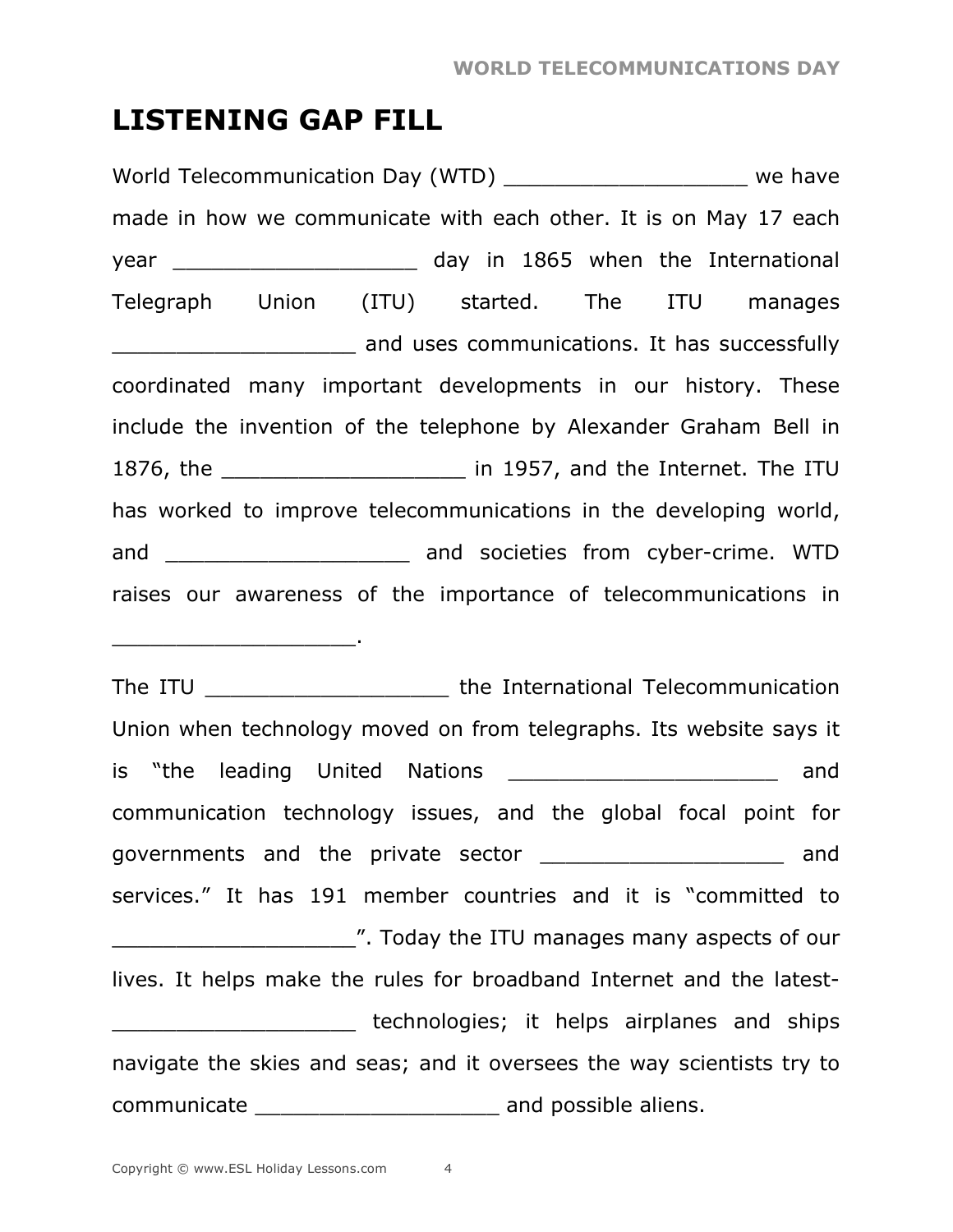## **WHILE READING / LISTENING GAP FILL**

#### **Put the words into the gaps in the text.**

World Telecommunication Day (WTD) celebrates the we have made in how we communicate with each other. It is on May 17 each year because that is the day in 1865 when the International Telegraph Union (ITU) The ITU manages how the world shares and **with communications**. It has successfully coordinated many important developments in our history. These include the \_\_\_\_\_\_\_\_\_\_\_\_ of the telephone by Alexander Graham Bell in 1876, the world's first \_\_\_\_\_\_\_\_\_\_ in 1957, and the Internet. The ITU has worked to \_\_\_\_\_\_\_\_\_\_ telecommunications in the developing world, and to protect individuals and \_\_\_\_\_\_\_\_\_\_ from cyber-crime. WTD raises our awareness of the importance of telecommunications in today's \_\_\_\_\_\_\_\_\_\_ village. *improve started invention societies advances uses satellite global*

The ITU and its name to the International Telecommunication Union when technology moved on from telegraphs. Its website says it is "the \_\_\_\_\_\_\_\_\_\_ United Nations agency for information and communication technology issues, and the global \_\_\_\_\_\_\_\_\_\_ point for governments and the private sector in developing networks and services." It has 191 countries and it is "committed to connecting the world". Today the ITU manages many \_\_\_\_\_\_\_\_\_\_ of our lives. It helps make the rules for broadband Internet and the latestgeneration \_\_\_\_\_\_\_\_\_\_ technologies; it helps airplanes and ships \_\_\_\_\_\_\_\_\_\_ the skies and seas; and it oversees the way scientists try to communicate with subsetional space and possible aliens. *focal aspects navigate changed outer leading wireless member*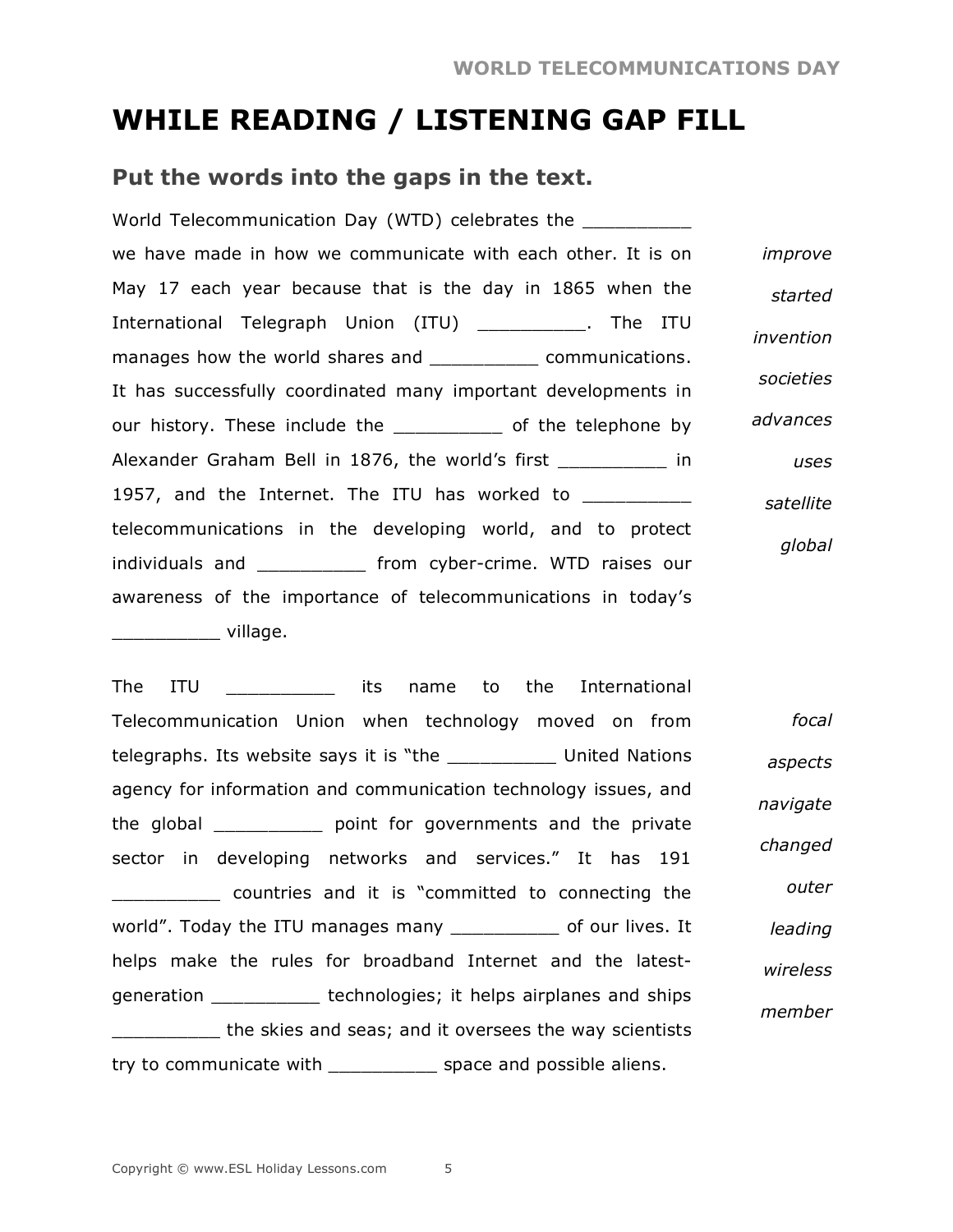## **CHOOSE THE CORRECT WORD**

**Delete the wrong word in each of the pairs of** *italics***.**

World Telecommunication Day (WTD) *celebration / celebrates* the advances we have made in how we communicate with *each / one* other. It is on May 17 each year because that is the day in 1865 when the International Telegraph Union (ITU) started. The ITU *managers / manages* how the world shares and uses communications. It has successfully coordinated *many / much* important developments in our history. These include the invention of the telephone by Alexander Graham Bell in 1876, the *world's / world* first satellite in 1957, and the Internet. The ITU has worked to improve telecommunications in the developing world, and to *protect / protecting* individuals and societies from cyber-crime. WTD *rises / raises* our awareness of the importance of telecommunications in today's *global / globally* village.

The ITU *changed / changing* its name to the International Telecommunication Union when technology moved *on / at* from telegraphs. Its website says it is "the *leading / loading* United Nations agency for information and communication technology issues, and the global focal point for governments and the private *factor / sector* in developing networks and services." It has 191 *members / member* countries and it is "committed to connecting the world". Today the ITU manages many *aspects / aspect* of our lives. It helps make the rules for broadband Internet and the latest-generation *wire / wireless* technologies; it helps airplanes and ships navigate the skies and seas; and it oversees the way scientists try to communicate with *inner / outer* space and possible aliens.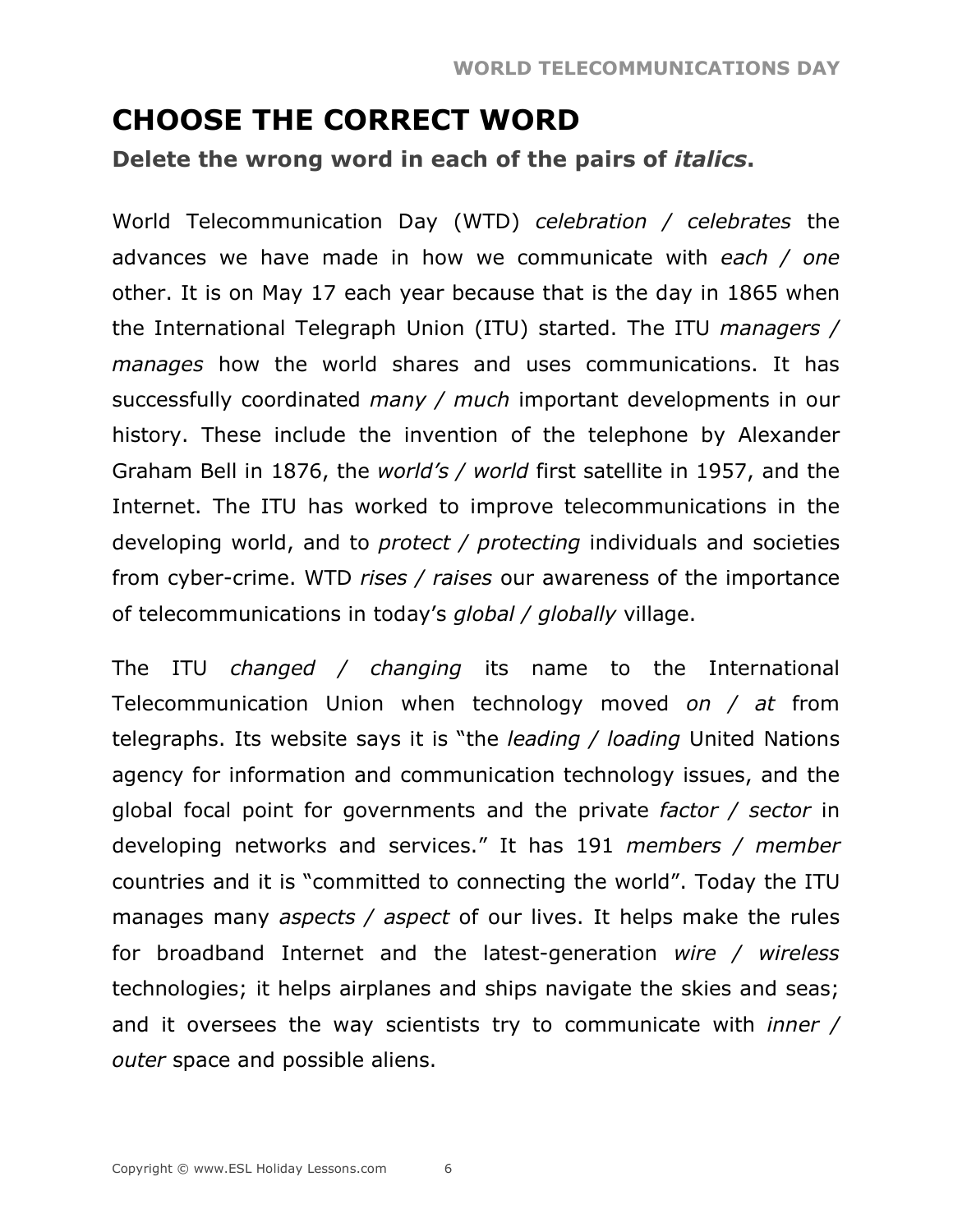## **MULTIPLE CHOICE**

World Telecommunication Day (WTD) celebrates the advances we have  $(1)$  in how we communicate with each other. It is on May 17 each year because that is the day in 1865 when the International Telegraph Union (ITU) started. The ITU (2) \_\_\_\_ how the world shares and uses communications. It has successfully coordinated (3) \_\_\_\_ important developments in our history. These include the invention of the telephone by Alexander Graham Bell in 1876, the (4) \_\_\_\_ first satellite in 1957, and the Internet. The ITU has worked to improve telecommunications in the (5) \_\_\_\_ world, and to protect individuals and societies from cyber-crime. WTD raises our awareness of the importance of telecommunications in today's  $(6)$  \_\_\_\_\_ village.

The ITU changed its name to the International Telecommunication Union when technology  $(7)$  on from telegraphs. Its website says it is "the leading United Nations agency (8) \_\_\_\_ information and communication technology issues, and the global focal point for governments and the private sector in developing networks and services." It has 191 (9) countries and it is "committed to connecting the world". Today the ITU manages many aspects of our lives. It helps make the (10) \_\_\_\_ for broadband Internet and the latest-generation (11) \_\_\_\_ technologies; it helps airplanes and ships navigate the skies and seas; and it oversees the way scientists try to communicate with outer (12) and possible aliens.

#### **Put the correct words from this table into the article.**

| 1.  | (a) | made       | (b) | ordered     | (c) | built     | (d) | erected  |
|-----|-----|------------|-----|-------------|-----|-----------|-----|----------|
| 2.  | (a) | management | (b) | managers    | (c) | manages   | (d) | manage   |
| 3.  | (a) | much       | (b) | more        | (c) | most      | (d) | many     |
| 4.  | (a) | worlds     | (b) | world's     | (c) | worlds'   | (d) | world    |
| 5.  | (a) | developing | (b) | development | (c) | develops  | (d) | develop  |
| 6.  | (a) | globally   | (b) | globe       | (c) | globes    | (d) | global   |
| 7.  | (a) | forwarded  | (b) | moved       | (c) | relocated | (d) | changed  |
| 8.  | (a) | for        | (b) | by          | (c) | via       | (d) | thus     |
| 9.  | (a) | remember   | (b) | dismember   | (c) | member    | (d) | members  |
| 10. | (a) | ruled      | (b) | rules       | (c) | rulers    | (d) | ruler    |
| 11. | (a) | wiry       | (b) | wires       | (c) | wire tap  | (d) | wireless |
| 12. | (a) | spaced out | (b) | spatial     | (c) | space     | (d) | spaces   |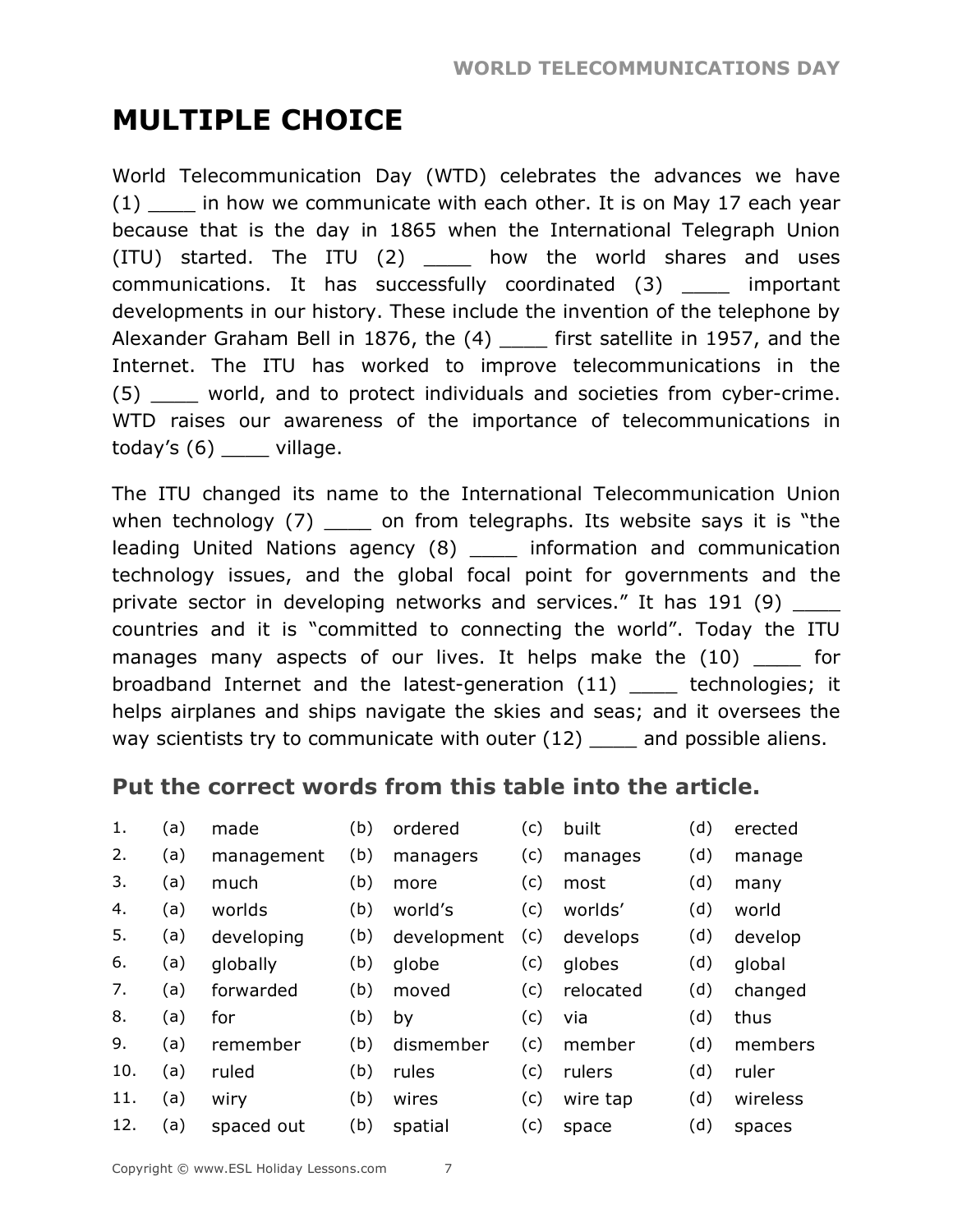## **SPELLING**

Spell the jumbled words (from the text) correctly.

#### Paragraph 1

- $1.$ the savednac we have made
- developments in our jorthsy  $2.$
- the **nnnoiteiv** of the telephone  $3.$
- in the denepvilgo world  $4.$
- 5. cerby-crime
- in today's global laeilgy 6.

#### **Paragraph 2**

- $7.$ technology emody on from telegraphs
- the global flcao point for governments 8.
- 9. the private cosret
- the ITU eaasmgn many aspects of our lives 10.
- the latest-erntanieog wireless technologies  $11.$

8

12. uoter space and possible aliens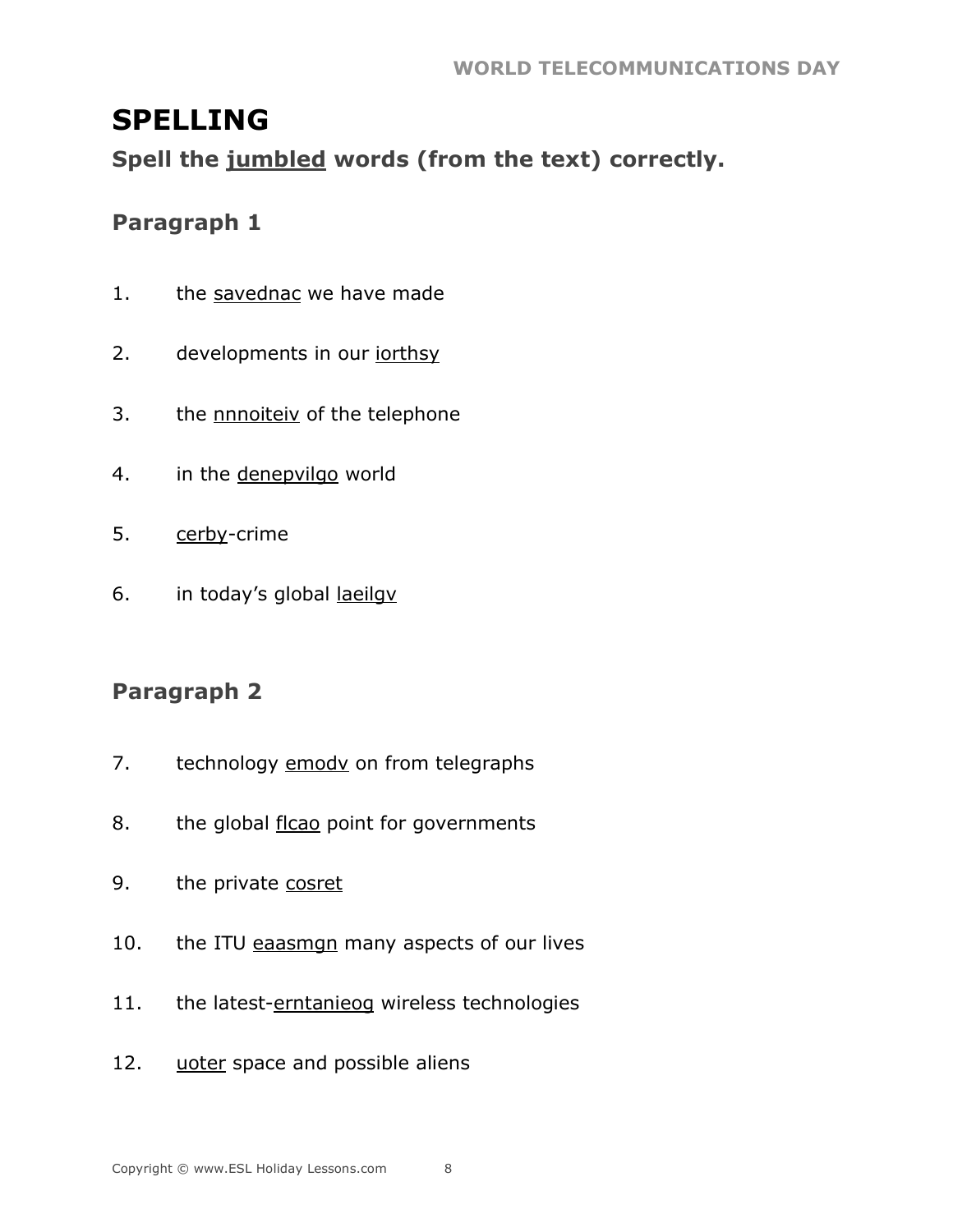## **PUT THE TEXT BACK TOGETHER**

#### **Number these lines in the correct order.**

- () the way scientists try to communicate with outer space and possible aliens.
- ( *1* ) World Telecommunication Day (WTD) celebrates the advances we have made in how we communicate with each
- () the developing world, and to protect individuals and societies from cyber-crime. WTD raises our
- ( ) awareness of the importance of telecommunications in today's global village.
- ( ) wireless technologies; it helps airplanes and ships navigate the skies and seas; and it oversees
- ( ) other. It is on May 17 each year because that is the day in 1865 when the International Telegraph Union (ITU)
- ( ) in 1876, the world's first satellite in 1957, and the Internet. The ITU has worked to improve telecommunications in
- ( ) many important developments in our history. These include the invention of the telephone by Alexander Graham Bell
- ( ) technology issues, and the global focal point for governments and the private sector in developing networks
- ( ) started. The ITU manages how the world shares and uses communications. It has successfully coordinated
- ( ) and services." It has 191 member countries and it is "committed to connecting the world". Today the ITU
- ( ) manages many aspects of our lives. It helps make the rules for broadband Internet and the latest-generation
- ( ) The ITU changed its name to the International Telecommunication Union when technology moved
- ( ) on from telegraphs. Its website says it is "the leading United Nations agency for information and communication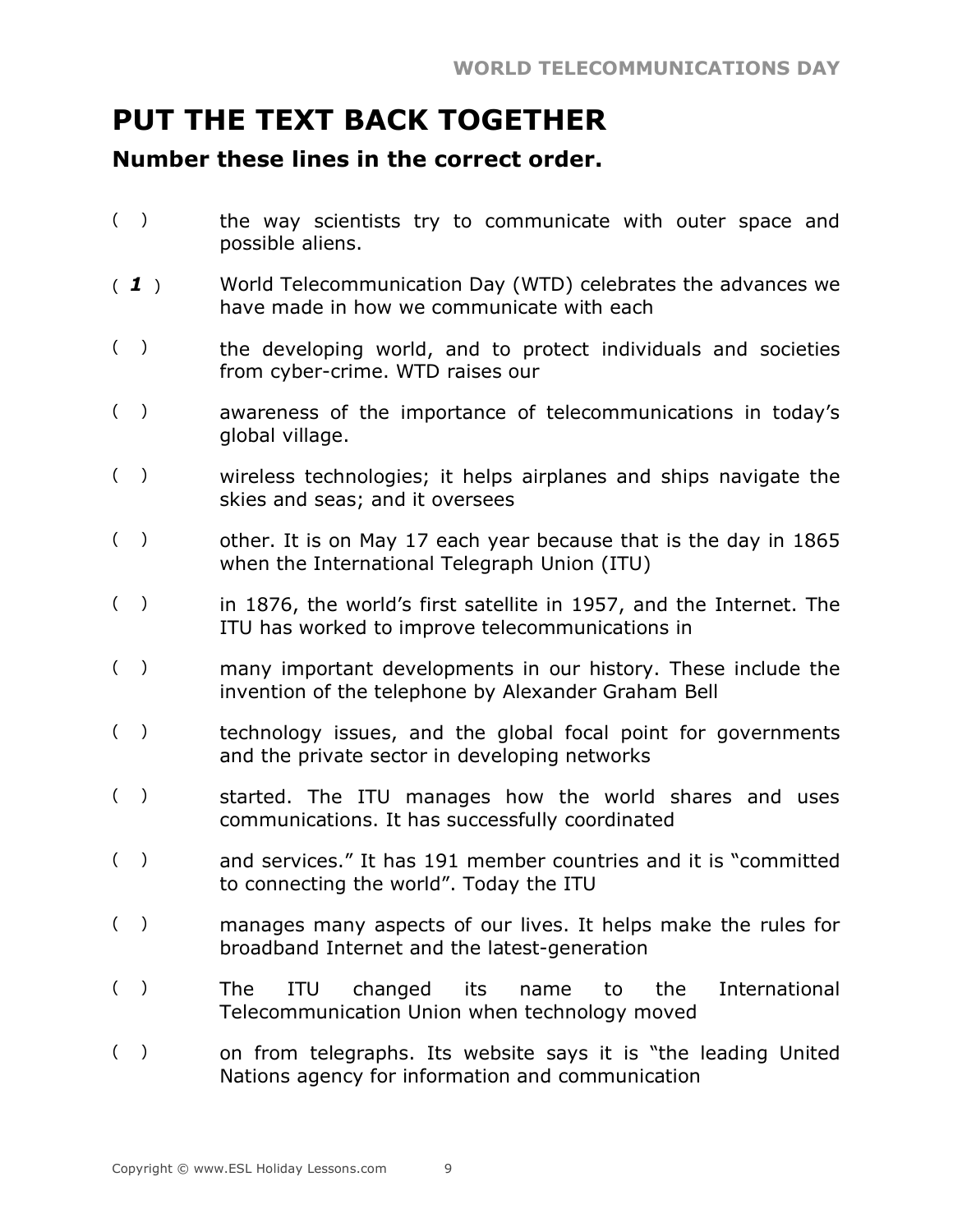## **SCRAMBLED SENTENCES**

**With a partner, put the words back into the correct order.**

| 1. | we       | have                               |  | communicate made the           |      | in the set | advances       | how                                                | we |
|----|----------|------------------------------------|--|--------------------------------|------|------------|----------------|----------------------------------------------------|----|
| 2. |          | communications the                 |  | shares                         | uses | how        | world          | and                                                |    |
| 3. | in       | developments important many        |  |                                |      |            | history<br>our |                                                    |    |
| 4. |          |                                    |  |                                |      |            |                | developing the in telecommunications improve world |    |
| 5. | in       | village today's telecommunications |  |                                |      |            | global         |                                                    |    |
| 6. | from     |                                    |  | moved telegraphs on technology |      |            |                |                                                    |    |
| 7. | for      | point focal global the governments |  |                                |      |            |                |                                                    |    |
| 8. | lives    | our                                |  | of aspects many manages        |      |            | ITU            | the                                                |    |
| 9. | seas     | and skies the                      |  |                                |      |            |                | navigate ships and airplanes                       |    |
|    | 10. with | space possible communicate outer   |  |                                |      |            | and            | aliens                                             |    |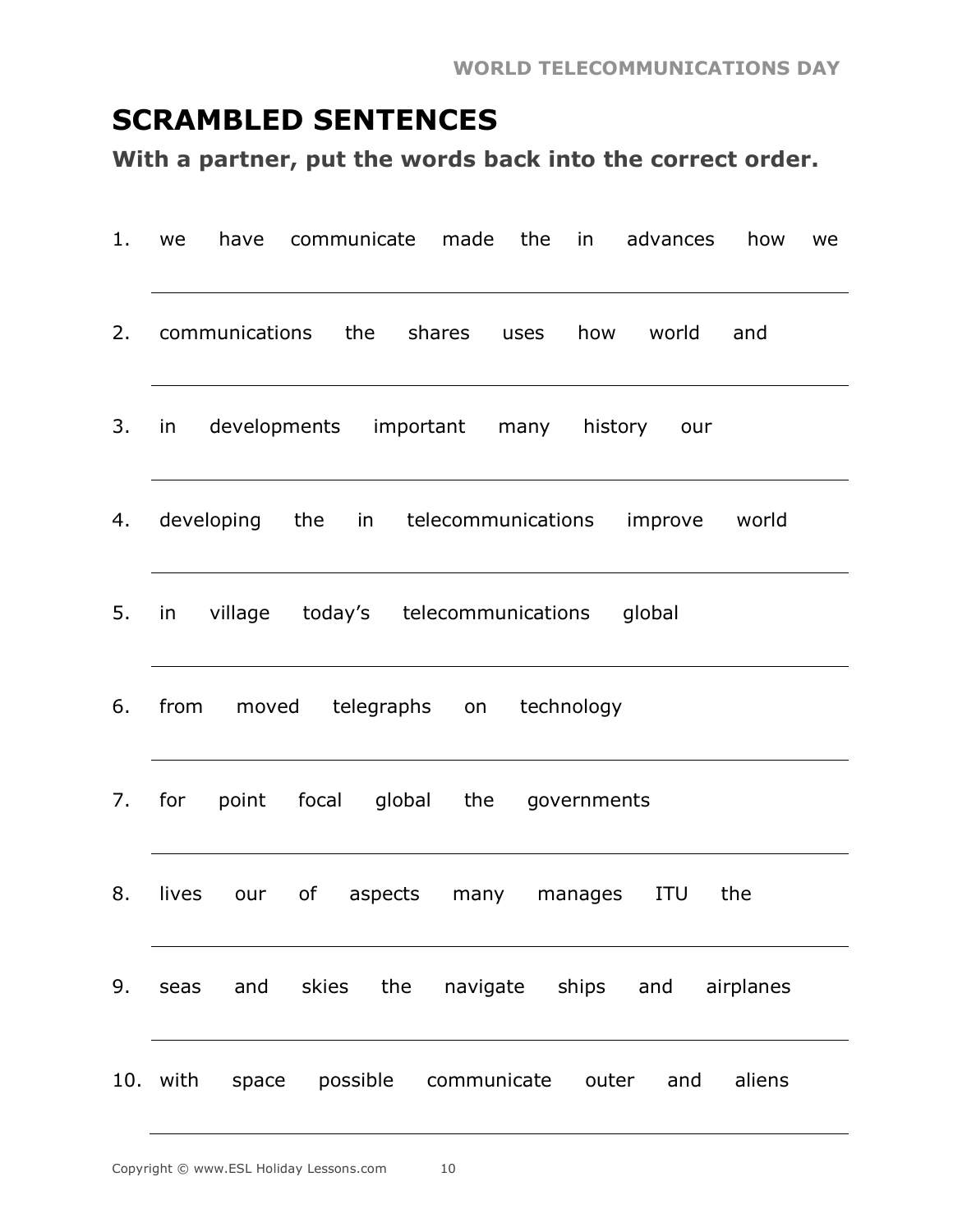## **DISCUSSION** (Write your own questions) **STUDENT A's QUESTIONS (Do not show these to student B)**

| 1. |                                                                 |  |
|----|-----------------------------------------------------------------|--|
| 2. |                                                                 |  |
| 3. | <u> 1980 - Johann John Stein, fransk politik (d. 1980)</u>      |  |
| 4. | <u> 1980 - Johann Barn, fransk politik amerikansk politik (</u> |  |
|    |                                                                 |  |
| 5. |                                                                 |  |
| 6. | <u> 1980 - Jan Stein Hermann, fransk politik (d. 1980)</u>      |  |

Copyright © www.ESL Holiday Lessons.com

**WORLD TELECOMMUNICATIONS DAY** 

## **DISCUSSION** (Write your own questions) **STUDENT B's QUESTIONS (Do not show these to student A)**

| 1. |                                                                                                                                                                                                                                      |  |  |
|----|--------------------------------------------------------------------------------------------------------------------------------------------------------------------------------------------------------------------------------------|--|--|
| 2. | <u> 1989 - Johann Johann Stoff, deutscher Stoffen und der Stoffen und der Stoffen und der Stoffen und der Stoffen</u>                                                                                                                |  |  |
| 3. |                                                                                                                                                                                                                                      |  |  |
|    |                                                                                                                                                                                                                                      |  |  |
| 4. | <u> 1980 - Jan Barnett, fransk politik (d. 1980)</u>                                                                                                                                                                                 |  |  |
| 5. | <u> 1980 - Jan Barnett, mars ann an t-Amhraid ann an t-Amhraid ann an t-Amhraid ann an t-Amhraid ann an t-Amhraid ann an t-Amhraid ann an t-Amhraid ann an t-Amhraid ann an t-Amhraid ann an t-Amhraid ann an t-Amhraid ann an t</u> |  |  |
| 6. |                                                                                                                                                                                                                                      |  |  |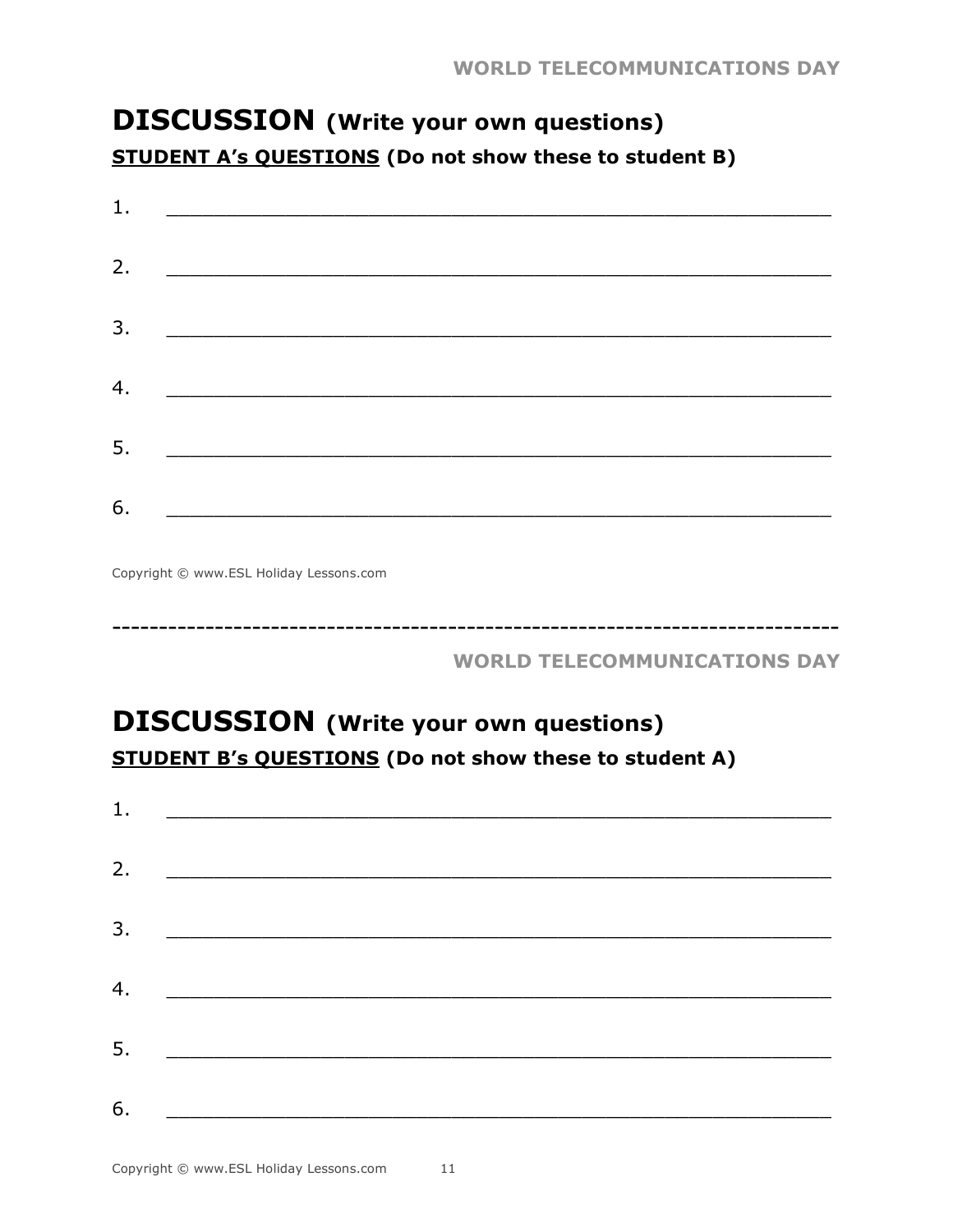## **THE WORLD TELECOMMUNICATIONS DAY SURVEY**

**Write five questions about World Telecommunications Day in the table. Do this in pairs/groups. Each student must write the questions on his / her own paper.**

**Without your partner, interview other students. Write down their answers.**

|      | STUDENT 1 | STUDENT 2 | STUDENT 3 |
|------|-----------|-----------|-----------|
| Q.1. |           |           |           |
| Q.2. |           |           |           |
| Q.3. |           |           |           |
| Q.4. |           |           |           |
| Q.5. |           |           |           |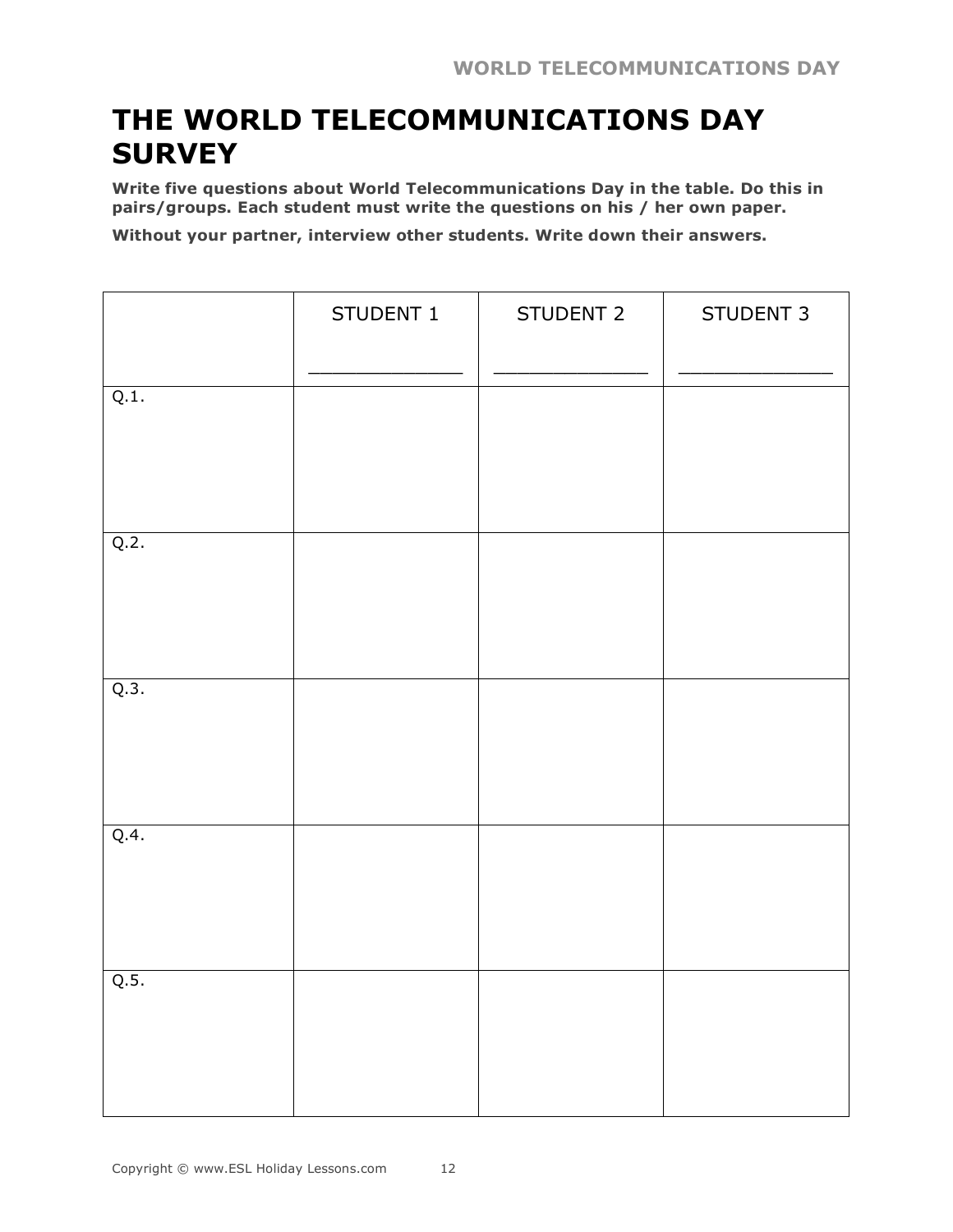**Return to your original partner(s) and share and talk about what you found out. Make mini-presentations to other groups on your findings.**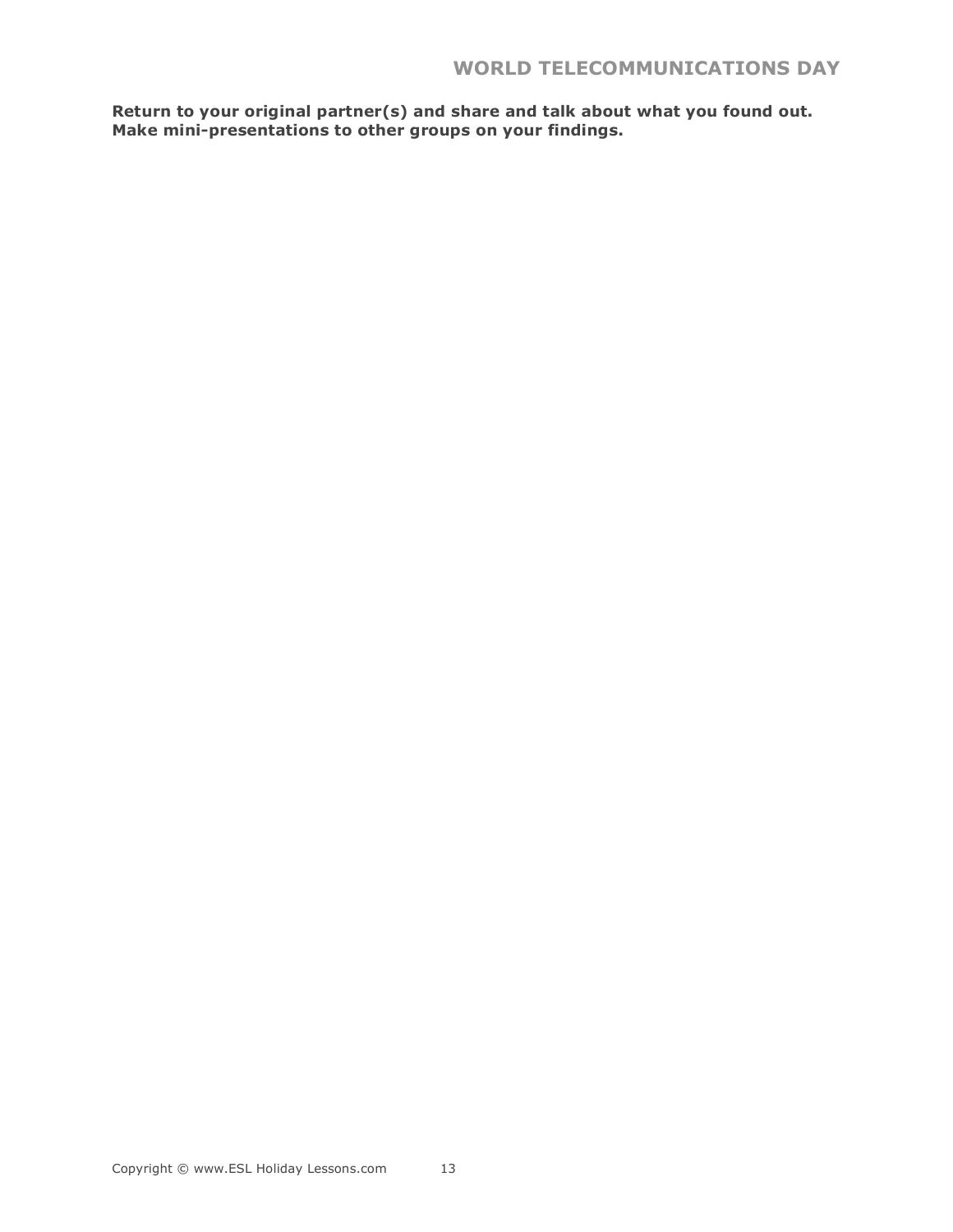## **WRITING**

Write about World Telecommunications Day for 10 minutes. Show your partner your paper. Correct each other's work.